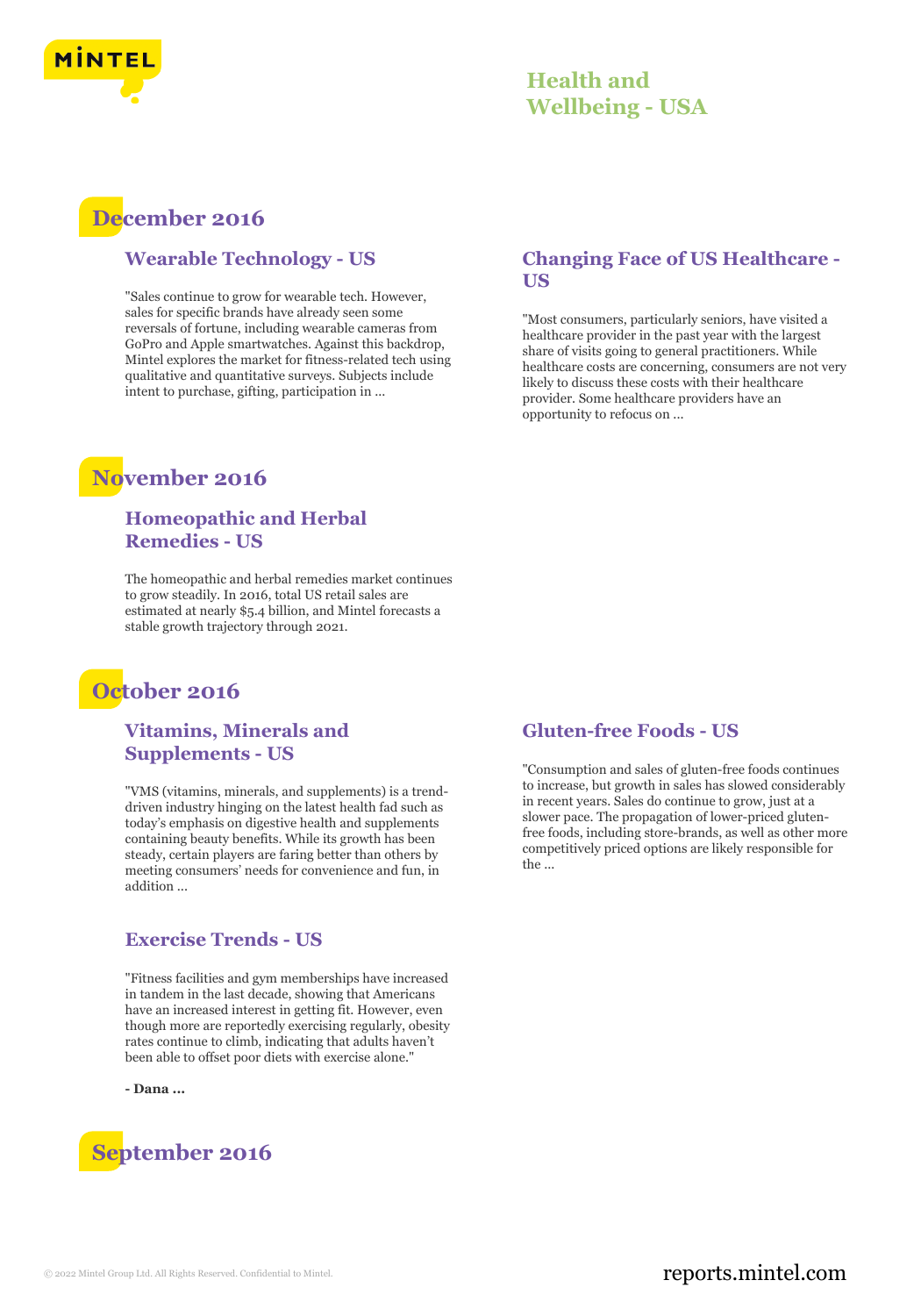

#### **Better-for-you Eating Trends: Spotlight on Real - US**

"When seeking better-for-you foods, consumers avoid certain elements in their diets, chiefly artificial ingredients of all forms, and express a general distrust of genetically modified ingredients. At the same time, many consumers are seeking foods with added health attributes, namely protein, fiber, and whole grains. Brands have focused product innovation ...

#### **Seniors and Health - US**

"The number of Seniors, adults aged 65+, is on the rise and by 2021 they will account for 17.3% of the total US population. Seniors are generally optimistic about the future and are investing in their health despite the health challenges that naturally come with aging. The current age ...

# **August 2016**

#### **Pregnancy - US**

"The US continues to experience low birth rates. Despite this, the topic of prenatal and postnatal maternal health care for women continues to intensify and brands and companies have an opportunity to be a part of this conversation. Women are up against many health ailments, affecting both the mind and ...

# **July 2016**

#### **Digestive Health - US**

"After experiencing solid sales in 2014-15, growth in the digestive health market is expected to soften somewhat in 2016. The majority of consumers are turning to some form of OTC (over-the-counter) digestive remedy for treatment, with antacids accounting for the largest share of all digestive health remedy sales. Looking forward ...

# **June 2016**

**Analgesics - US**

#### **Diet Trends - US**

"The market for diet products has faced slight declines since 2011. As what consumers consider "healthy" continues to evolve, diet products have struggled to keep up with changing preferences. Packaged and processed foods continue to fall out of favor, shrinking the opportunity for diet foods but opening up new possibilities ...

#### **Medicated Skincare - US**

"The rate of growth for medicated skincare market continues to decelerate. Anti-itch treatments remain the strongest performing segment, while foot medications, cold sore treatments, and skin growth removers continue to stagnate. Alternative treatment methods – from self-healing to home remedies and prescription care to general skincare –further exasperate the already ...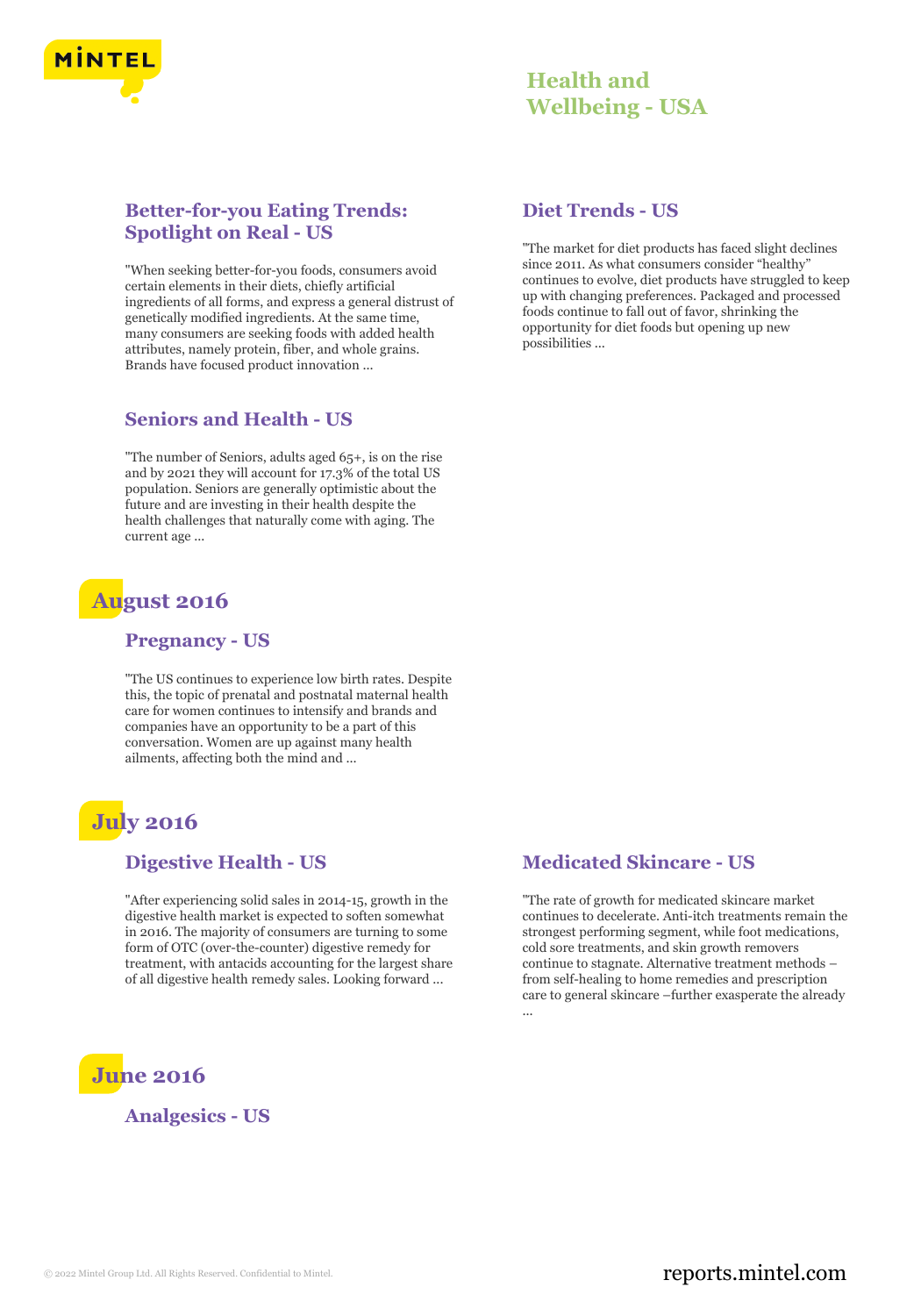

"The analgesics market has experienced modest growth in recent years. The majority of consumers turn to some form of OTC (over-the-counter) analgesic to treat pain, with internal analgesics remaining the dominate choice for pain relief, though external analgesics continue to experience faster growth. Looking forward, consumers' need for pain treatments ...

# **May 2016**

#### **Self Diagnostics - US**

"The self diagnostics market is made up of several diverse segments all aiming to give consumers insight into their health. For the two largest segments, blood pressure and blood glucose monitoring, testing is likely to be done out of necessity and can be covered by insurance, which impacts retail sales ...

# **April 2016**

#### **Cough, Cold, Flu and Allergy Remedies - US**

"US sales of cough, cold, flu, and allergy remedies grew substantially in 2015 largely due to the Rx-to-OTC switch of Flonase, a nasal allergy medication. A moderately severe flu season, coupled with a relatively ineffective flu vaccine, contributed to growth in the market. Households with children are a strong opportunity ...

## **March 2016**

#### **Feminine Hygiene and Sanitary Protection Products - US**

Growth of the overall feminine care products market has been marginal in recent years, as it faces several challenges. Women are having fewer, lighter periods, contributing to declining usage of sanitary protection, specifically tampons. However, an aging population and increased interest in cleansing products bodes well for the adult incontinence ...



#### **Nutritional and Performance Drinks - US**

"Mintel estimates the nutritional and performance drink category continued its moderate growth, with dollar sales increasing 6% in 2015. The category benefits from growing consumer attention toward healthy living, and provides a convenient and efficient means of helping them meet goals."

#### **OTC Pediatrics - US Drug Store Retailing - US**